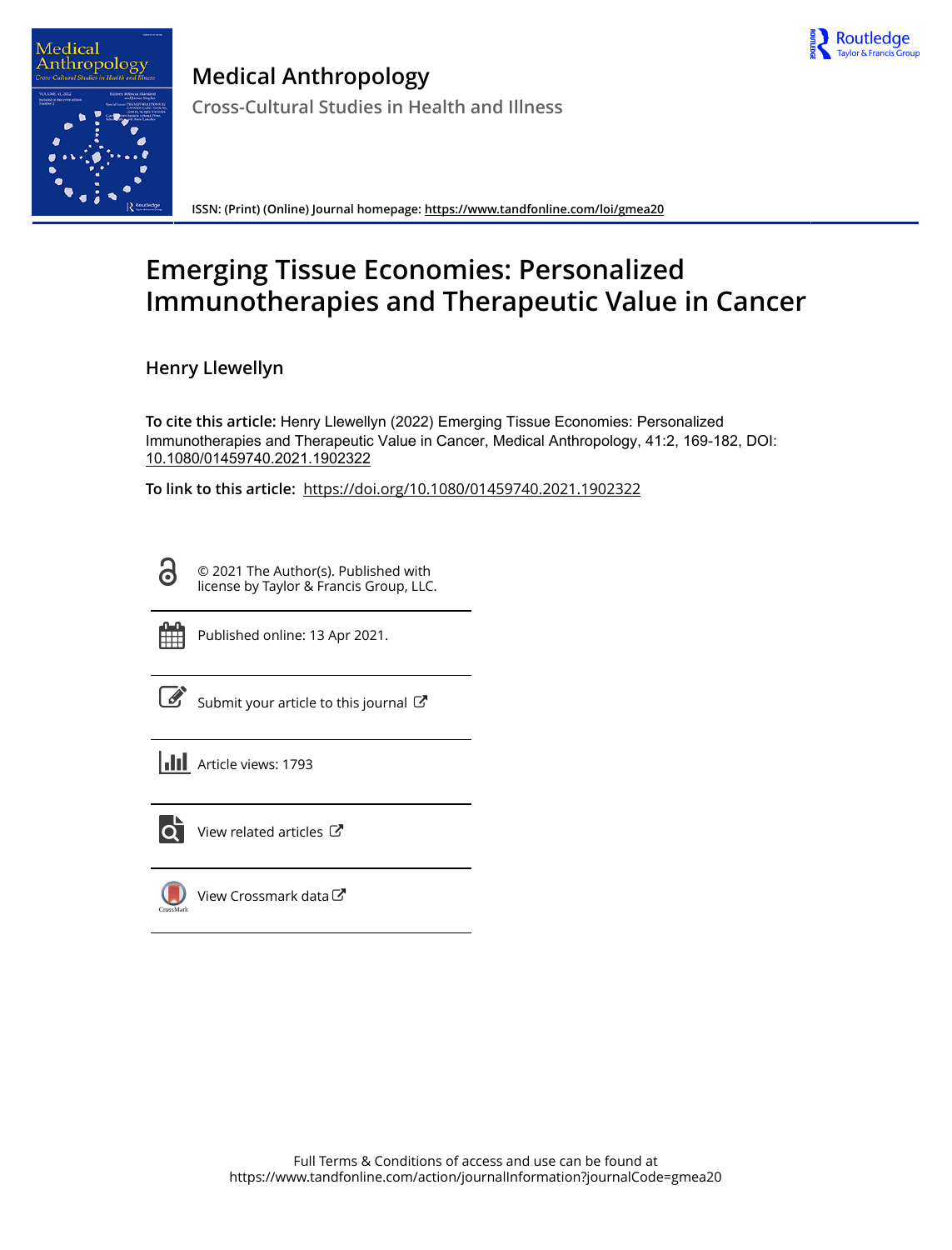Routledae Taylor & Francis Group

**a** OPEN ACCESS **a** Check for updates

# **Emerging Tissue Economies: Personalized Immunotherapies and Therapeutic Value in Cancer**

#### Henry Llewellyn

Division of Psychiatry, University College London, London, UK

#### **ABSTRACT**

New personalized immunotherapies hold considerable promise among cancer communities and are touted by many as the future of oncology. Described as a way to enhance the body's "natural defense" against cancer, they are made with antigens taken from patients' own tumor tissue. However, they also set up significant dilemmas for patients who are learning what it is like to participate in an emerging tissue economy and the stakes of exclusion from it. Taking brain tumors as my ethnographic case, I chart the valuations and exchanges that constitute this tissue economy as well as the dilemmas and disparities faced by patients.

#### **KEYWORDS**

Biovalue; cancer; materiality; personalized immunotherapy; tissue economy; United Kingdom

Several patients sit in a cancer ward in the United Kingdom looking onto a curious scene. On one of the beds, Fay sits swinging her legs inches above the ground. Like the others, Fay has a brain tumor and, like most of the quarter million people diagnosed worldwide each year, her tumor is cancerous. A thin scar curls around her head, just above her ear. It marks the place where, months before, surgeons removed part of her skull, sliced through the thin bluish layers that concealed her brain and lifted multiple pieces of reddish-brown tissue that amounted to the size of a golf ball. Her graying hair is slowly covering the scar – fuzzier than it was before she had radiotherapy. To her left, stands a large metal urn covered in bright stickers that instruct careful handling and signal overseas journeys from mainland Europe to the United Kingdom. A nurse wearing elbow-length gantlets prises open the urn and thick clouds of nitrogen spill onto the floor. Surveying the faces of curious patients who themselves await medical assessment or treatment, the oncologist beside me jokes about selling tickets to the next performance. We watch the nurse carefully remove a canister from the urn and, from the canister, a small vial of fluid. She draws the fluid into a syringe, pushes out bubbles of air and flicks the needle, which is now poised before Fay's arm.

This is the intrigue that has produced chattering among patients on the ward and a verve throughout the hospital where I conducted ethnographic fieldwork between 2014 and 2016. The liquid about to be injected into Fay's arm contains, she hopes, one of the most promising technological innovations in oncology's recent history – a vaccination tailored to her tumor by combining her immune cells with her cancerous tissue. Because Fay is having the vaccine through a double-blinded randomized control trial, she does not yet know if she is getting the vaccine or a placebo; there are no clues obvious to either patient or clinician and the performance with the urn would be identical in either case. Fay's ultimate hope is to live ten more years. It is an ambitious hope given that threequarters of people with glioblastoma tumors do not survive beyond a year (The Brain Tumor Charity [2020](#page-14-0)) but one shared by her oncologist and countless other patients desperate for innovation in a treatment landscape that has changed little in recent decades.

© 2021 The Author(s). Published with license by Taylor & Francis Group, LLC.

This is an Open Access article distributed under the terms of the Creative Commons Attribution-NonCommercial-NoDerivatives License (http:// creativecommons.org/licenses/by-nc-nd/4.0/), which permits non-commercial re-use, distribution, and reproduction in any medium, provided the original work is properly cited, and is not altered, transformed, or built upon in any way.

<span id="page-1-0"></span>**CONTACT** Henry Llewellyn h.llewellyn@ucl.ac.uk UCL Division of Psychiatry, 6th Floor Maple House, 149 Tottenham Court Road, London W1T 7NF, UK.

This article has been republished with minor changes. These changes do not impact the academic content of the article.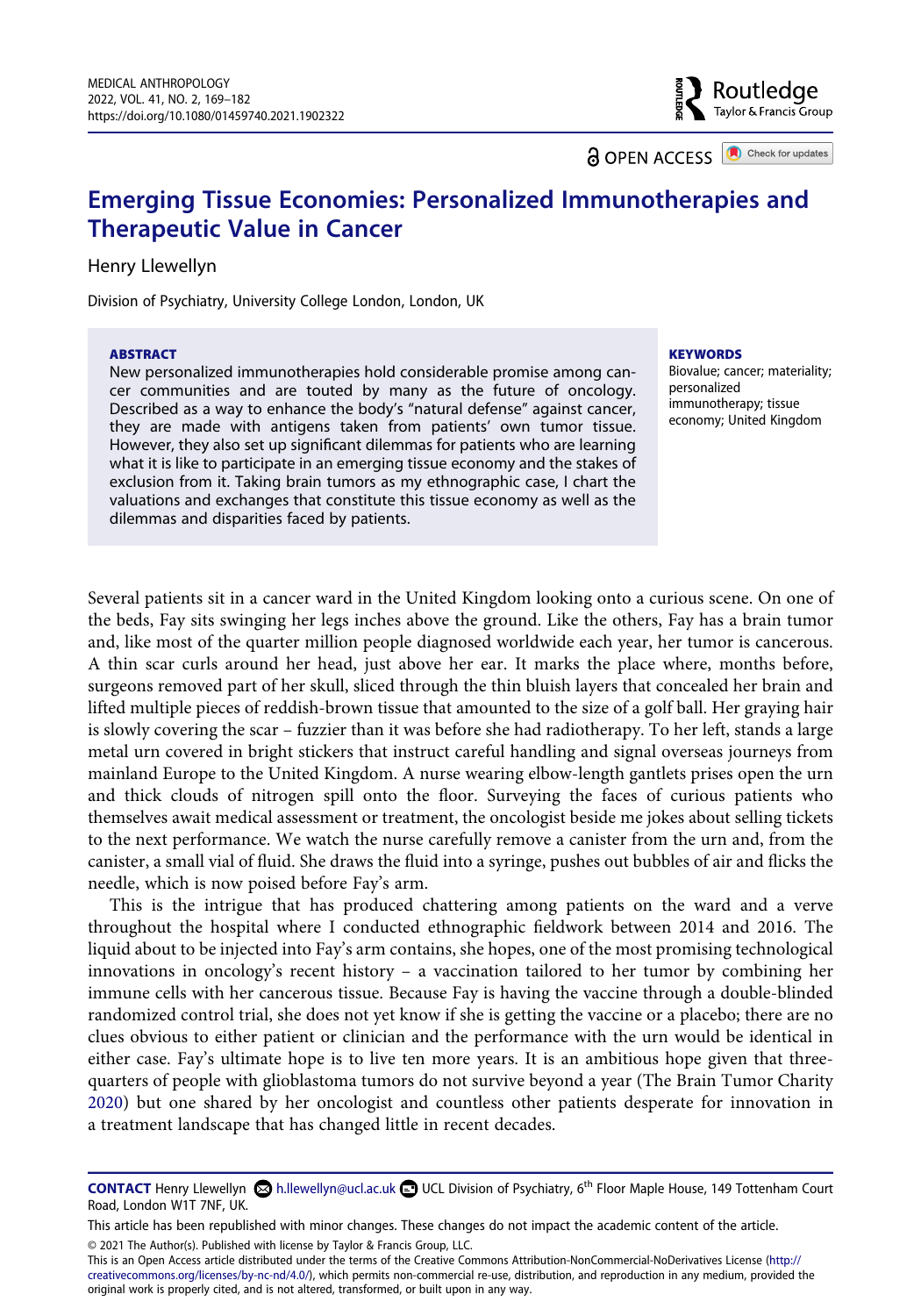I ask the oncologist involved with a trial<sup>1</sup> how much tissue you need for the trial. About three milligrams, he says, but is not sure what three milligrams looks like. He does not know how dense tumor tissue is and it can have lots of blood or dead cells which have to be removed. "There's no entry criteria<sup>[2](#page-12-1)</sup> based on the volume of tissue removed," he tells me, "It's how much vaccine they can make that's important." I ask him if patients are having their tumor tissue frozen, which is a prerequisite for the trial but an unusual practice in the hospital. "Some do," he says, "but it's not routine."

<span id="page-2-2"></span>Fay was 49 years old when we first met and one of several hundred patients recruited through centers across Europe and North America to a clinical trial testing the vaccine. One of a growing group of cancer treatments called personalized immunotherapies, the vaccine is made with antigens<sup>[3](#page-12-2)</sup> taken from patients' own tumor tissue, which is harvested by surgical operation, and processed with dendritic cells<sup>[4](#page-12-3)</sup> removed from patients' blood. It is classed as a vaccine because it attempts to induce an immune response by introducing these antigens back into the body through injection. By contouring public understandings of immunity and the "flexibility" of bodies (Martin [1994](#page-13-0)), its rationale is easily understood by patients: by combining *their* tumor tissue with *their* immune cells, the vaccine equips *their own* immune systems with the capability to recognize and target *their own* tumor – a vaccine personalized to their tumors and a way to enhance the body's "natural defense" against cancer. Having drawn significant gains from advances in molecular technologies and immunology, personalized immunotherapies hold considerable promise among those with a brain tumor, clinicians, and advocates<sup>5</sup> for longer lives freer of the pernicious symptoms of brain tumors and side effects of other treatments. But they also pose new dilemmas for patients who are learning what it is like to participate in an emerging "tissue economy" (Waldby and Mitchell [2006](#page-14-1)).

<span id="page-2-3"></span>In this article, I outline some features of this tissue economy and the challenges it generates. I discuss patients' quests for treatment focusing particularly on their dilemmas as they navigate shifting terrains of care, learn the complex nature of scientific progress, the dynamics of treatment eligibility, changing bodies, and the strange logics which render lives as candidate or not for the new possibilities given in a fast-moving medical imaginary (DelVecchio Good [2001](#page-13-1)).

<span id="page-2-0"></span>After discussing fieldwork and brain tumor treatment, I draw comparisons with other medical uses of human tissue to mark the specificities and analogous features which help make sense of this peculiar new technology. I then introduce the cases of two patients – Fay, who was eligible for the study described above, and Matthew, who was not – highlighting their dilemmas and demonstrating how participation in this emerging economy is determined by the hard-to-fathom upstream handling of tissue. I conclude by suggesting that tumors are being inscribed with new positive meanings amid new hopes for longer symptom-free lives and offer several perspectives to guide how we might anticipate the social consequences of personalized immunotherapies.

#### **Fieldwork**

<span id="page-2-1"></span>The fieldwork informing this article was conducted over 18 months (2014–2016) and mainly in an elite cancer center in the United Kingdom (NHS REC #20/LO/0032). This involved long-term participant observation and interviews with 16 people with a brain tumor and their families, who consented to be interviewed and observed during routine care and at home. I was interested principally in how they navigated care under conditions of radical change – bodily, technical, institutional – and amid a care landscape of few treatment possibilities (Llewellyn et al. [2017](#page-13-2)). I charted their hopes, aspirations, apprehensions, dilemmas and decisions, and how these changed in response to their changing situations. Most were in their forties and fifties, and most had been diagnosed with glioblastoma tumors very recently. Nine of the 16 were women. I also spent considerable time with hospital staff in settings including consultation rooms, wards, laboratories, and multidisciplinary team meetings, and attended conferences about oncology research, policy, and practice. I conducted formal interviews with clinicians about their daily work and visions of future care. Overall, I spent many hundreds of hours observing care and medical decision-making and recording my observations in detailed fieldnotes.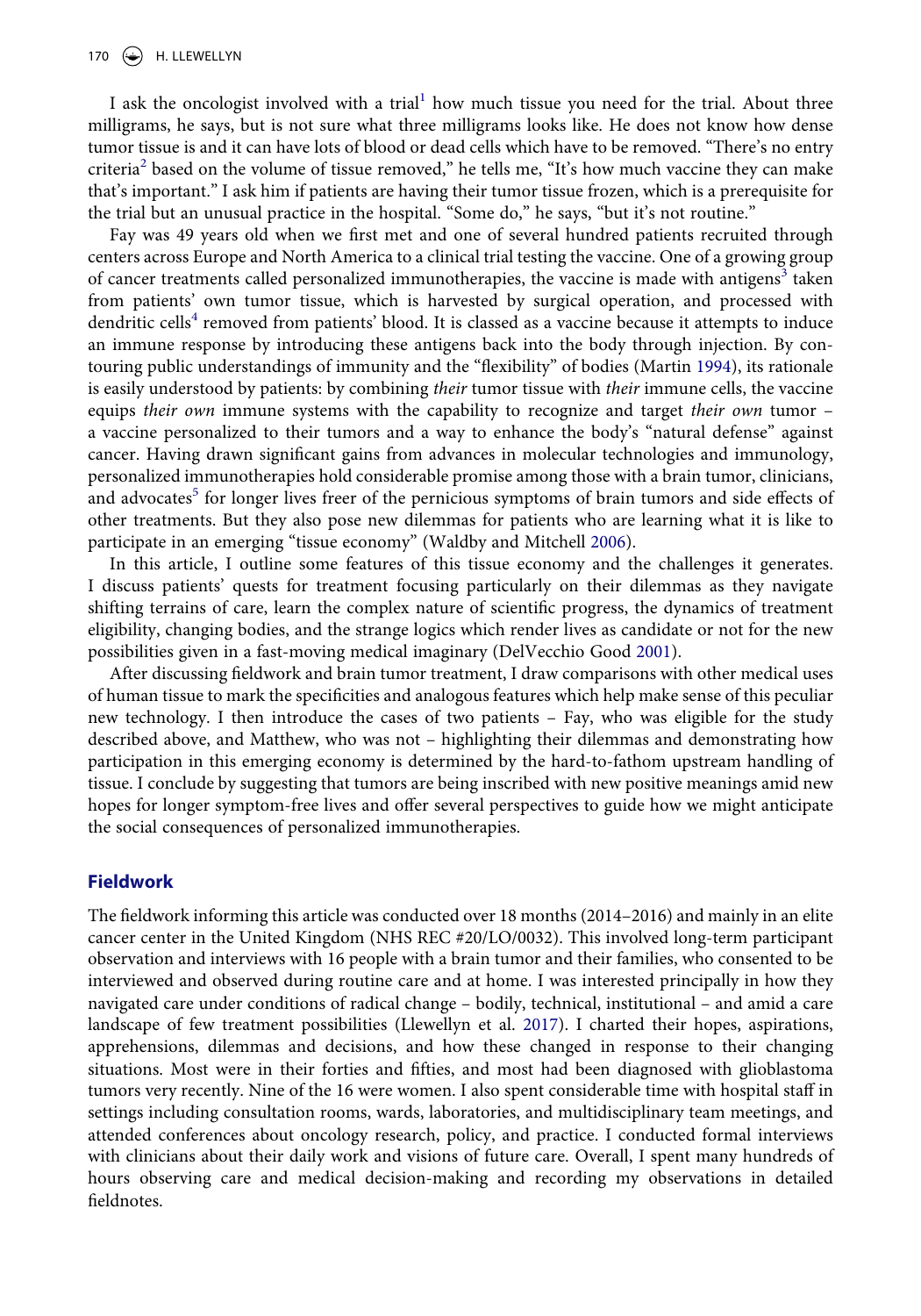My interest in the nature and differing interpretations of evidence and shifting knowledge took me to the neuro-oncology "evidence-base" – the thousands of articles informing care. Healthcare policy was a key data source given my interest in NHS care commissioning. I am interested foremost in what these articles and commentaries reveal about the social, political, ethical, and financial commitments built into research and innovation and how they are used by patients as a key technology to perform scientific literacy, communicate (usually off-standard) treatment options, or as sources of information that inspire their hopes.

In this article, I present the cases of two patients treated in the same institution by the same team and with the same standard treatment (surgery, chemotherapy, and radiotherapy). Beyond these base similarities and the fact that they lived for similar lengths of time after diagnosis, their cases represent very different sets of experience regarding treatment and engagements with the broader institutional phenomena through which they took shape. Together, their cases demonstrate the varied opportunities and constraints encountered by patients and how they seize them or improvise alternatives. It does not mean that these experiences are entirely typical in their specifics; nor do they represent the full gamut of trajectories. I have used these cases as entry-points into the broader institutional processes, practices, and discourses which organize people's lives and inform their subjectivities.

#### **The production of possibility**

<span id="page-3-3"></span>Primary brain tumors – that is, tumors originating in the brain – are comparatively rare. They are not all considered cancerous, yet they are all potentially deadly and can cause major physical and cognitive disability. In any case, because brain tumors typically transform and become more aggressive, socalled benign disease is often regarded by clinicians as "pre-cancerous." It is estimated by the International Agency for Research on Cancer that 296,851 people worldwide were diagnosed with brain and central nervous system cancer in 2018 ([2020\)](#page-13-3). Approximately 12,100 new cases are registered in the United Kingdom each year (Cancer Research UK [2020](#page-13-4)). More than half of brain tumors are cancerous and mostly glioblastoma – a particularly aggressive tumor, which carries a "with treatment" prognosis of 15–17 months (Liau et al. [2018](#page-13-5)). Only 12% of adults diagnosed with brain cancer live beyond five years, regardless of tumor type (Cancer Research UK [2020](#page-13-4)).

<span id="page-3-4"></span><span id="page-3-1"></span>The last 50 years have seen a virtual moratorium on treatment innovation in brain tumors, a phrase commonly repeated among patients and clinicians. Deficient funding, complex physiology, and underpowered clinical studies have contributed to the desperate place of brain tumors among other cancers. The National Institute for Health and Care Excellence (NICE), which publishes national care guidelines in the United Kingdom, currently recommends four standard chemotherapy regimens to treat cancerous brain tumors (temozolomide, PCV, lomustine, and carmustine) in addition to surgery and radiotherapy.<sup>[6](#page-12-5)</sup> Some commentators lament these conditions reporting research in neurooncology – the clinical subspecialty which manages brain tumors – to be 100-years behind other cancers, a point echoed in recent UK parliamentary reports on research funding (House of Commons [2016](#page-13-6)). In this comparative context of scarcity and ineffectual treatment, people with a brain tumor seek innovation, and their searches, while hopeful, are often complex and desperate.

<span id="page-3-5"></span><span id="page-3-2"></span><span id="page-3-0"></span>For most patients I met, experimental trials offered the most ready means of accessing innovation, at least initially. Yet, it is estimated that fewer than three percent of brain tumor patients in the United Kingdom actually enter a clinical trial; a figure below other cancers (NCRI [2016\)](#page-13-7). These determinations and illustrations of constraint articulate the complex ethical terrain of experimental treatments, where trials are no longer regarded simply as hypothesis-testing instruments but "operative environments that redistribute public health resources" (Petryna [2009](#page-14-2):30). As such, experiments occasion "new and often tense medical and social fields," in which hope is articulated in the absence of sanctioned evidence (Brown [2013](#page-13-8); Petryna [2009](#page-14-2):30). As I learned, the theoretical allure of treatments is key to establishing a semiotics of hope in this context and, as I mentioned previously, the theoretical workings of the vaccine study were eminently convincing and relatable to common cultural understandings of immunity.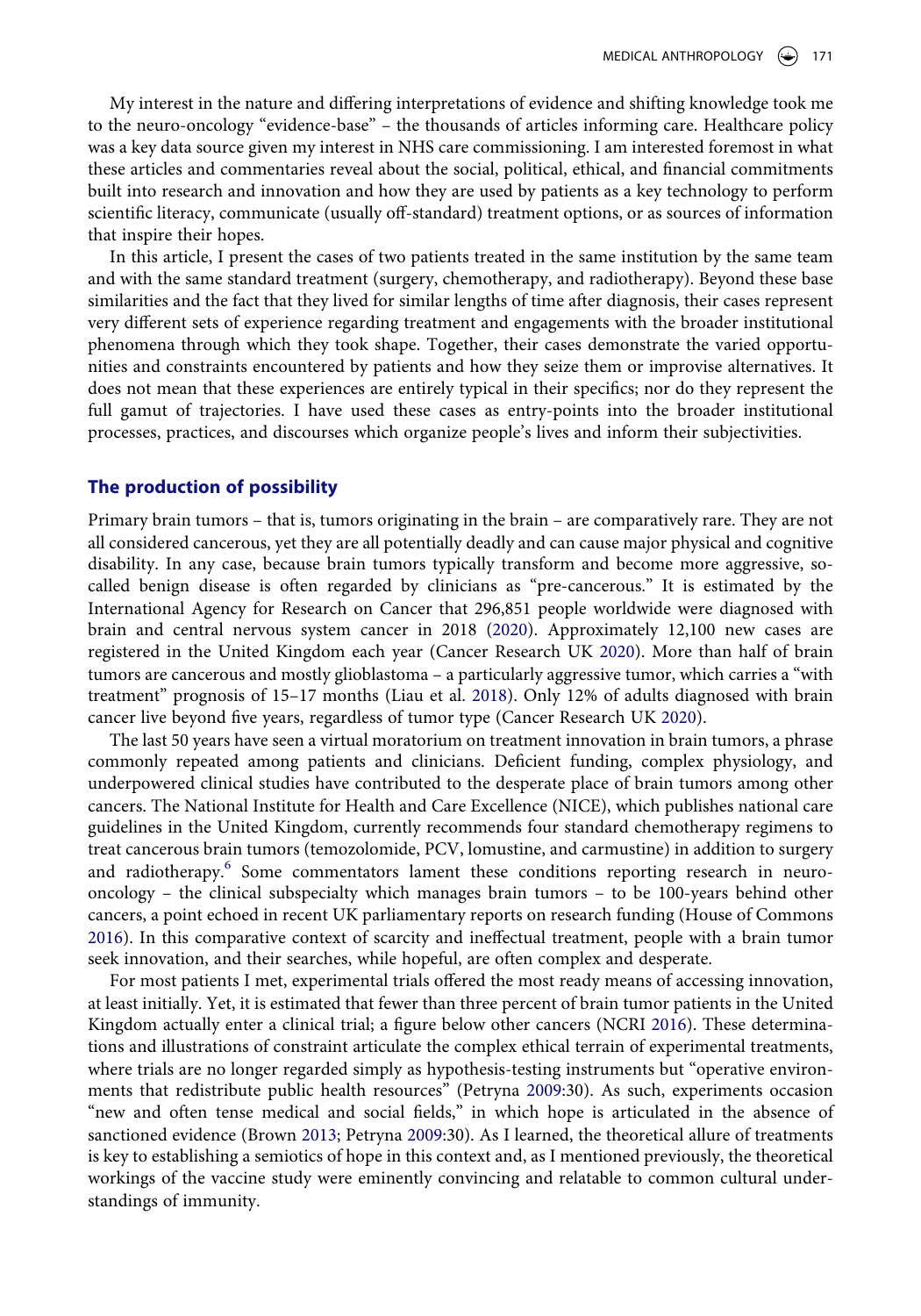DCVax-L – the brand name of the vaccine – is distinguished from other immunotherapies by its producers, the US-based Northwestern Biotherapeutics, in its mobilization of not just one immune agent but "the whole immune system 'army,' in combination with each other and in their natural relationships to each other."<sup>[7](#page-12-6)</sup> The use of dendritic cells, commonly referred to as the "sentinels" of the immune system by immunologists and oncologists, or its "masters" by NW Bio, is critical to this approach and indeed the metaphor of organized military assault. According to NW Bio, these cells "convey the tumour biomarker information to the rest of the immune system agents (T cells, B cells and others), as 'marching orders,' and the immune system agents then fan out through the body searching for anything with these biomarkers and attacking it."<sup>8</sup> It is thus personalized to individual cancers and rather than taking "rifle shots aimed at just one target . . . is designed to target the full set of biomarkers on a patient's cancer." The vaccine signifies the immanent power of the body, wellcaptured in descriptions commonly used by both clinicians and patients that describe it as a way of "enhancing" or "harnessing" the body's natural defense against cancer.

DCVax-L was among several treatments for newly diagnosed glioblastoma being trialed at the hospital. Now in a North America and Europe-wide phase-III clinical trial, it had performed well in earlier phases. It would frequently be cited by clinicians as a cutting edge personalized treatment, defined simply by NHS England as "[a] move away from a 'one size fits all' approach to the treatment and care of patients with a particular condition, to one which uses new approaches to better manage patients' health and target therapies to achieve the best outcomes in the management of a patient's disease or predisposition to disease" (NHS England [2016:](#page-14-3)6). It quickly became a common topic among brain tumor communities<sup>[9](#page-12-8)</sup> Online, forums ran such titles as *DcVax experiences*, Anyone on the *DCVAX-L Study?* and *New GBM, DCvax-l is it realy* (sic) *good?* further detailing elaborate conversations between patients: articulations of hope and advice in seeking access.

<span id="page-4-1"></span><span id="page-4-0"></span>The social and technical arrangements involved in the trial's enactment were prodigious and illustrative of the global enterprise of scientific knowledge production (Fischer [2009](#page-13-9); Petryna [2009](#page-14-2)). The trial's protocol required a two-step process of consent from patients: once before surgery, requiring patients to agree for their tissue to be processed and frozen in preparation for vaccine production, and once afterward, requiring their agreement for the vaccinations to be given. Within hours of surgery, resected tumor tissue had to be processed and frozen. It was flown to a laboratory in Leipzig, Germany, where it was further processed at NW Bio's subsidiary manufacturing facility with dendritic cells, also obtained directly from patients via a complex, often painful, and not always successful procedure called leukapheresis. Weeks later, a vaccine, comprising patients' own immune cells and uniquely tailored to their tumors, returned from Germany ready to be administered at scheduled times – thrice during the first month, then every two, four, and six months, over two and a half years, if patients survived long enough. However, this could also have been a placebo and this would be unknown to both patient and clinician because the trial was randomized and double-blinded. Beyond receiving the injections, patients were required to attend further physical and neurological assessments, brain scans, and provide blood for testing, every two months. An important trial feature was a "cross-over" option where patients could swap trial arms if their diseased progressed. This would mean most patients would have access to the vaccination. As I later show, these arrangements were critical to the lived experiences of patients and their relationships with clinicians. Although the theoretical workings of the treatment might be more or less understood, the actual practices of the trial were largely hidden making it difficult for both patients and clinicians to fully grasp the changing currency of tissue.

While DCVax-L was subject to similar constraints of eligibility as other experimental treatments for newly diagnosed disease – including the receipt of standard treatment, established capacities for informed consent and self-care, and a life expectancy of at least eight weeks<sup>[10](#page-12-9)</sup> – I argue that its use of tumor tissue as a key ingredient of production brought unique challenges to patients and clinicians. Among these challenges was the availability of frozen tumor tissue<sup>11</sup> as an arbiter of access and as such a potential driver of disparity. Another is the complex shift in the meaning of tumor tissue as it became repurposed as a key treatment ingredient. These are not confined to its current status as experimental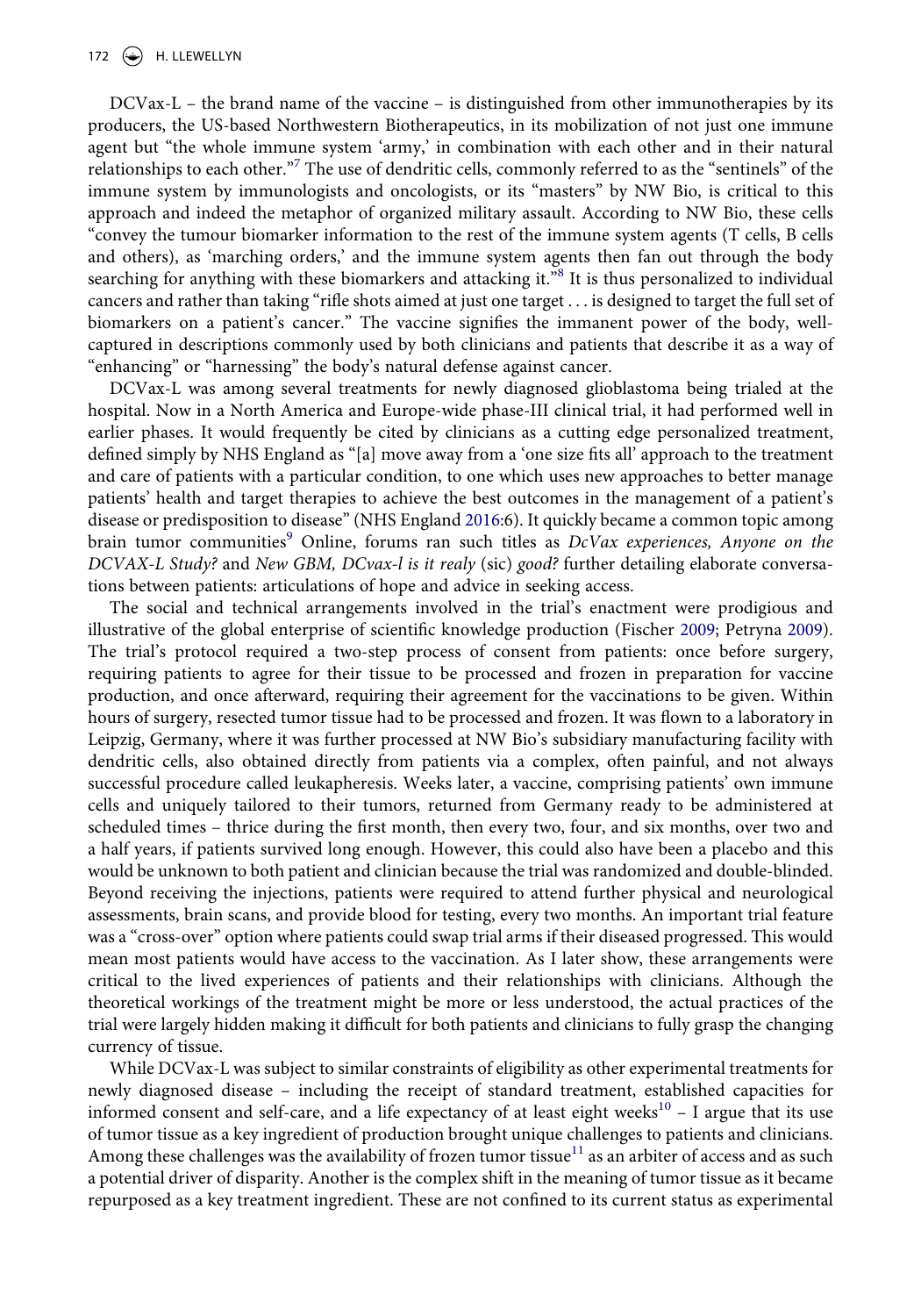<span id="page-5-2"></span>but likely to endure if it is to become, as some commentators agree, the future of cancer treatment (Gotwals et al. [2017](#page-13-10); Liau et al. [2018\)](#page-13-5). To better understand these challenges and articulate the specificities of personalized immunotherapies like DCVax-L, I now turn to key literatures on the medical use of the body and, in particular, the production of biovalue in what Catherine Waldby calls "tissue economies" (Waldby and Mitchell [2006](#page-14-1)).

#### **An emerging tissue economy**

Biotechnological inventiveness and the medical exploitation of the body continually reshapes how we imagine our bodies as well as how we are able to intervene in and capitalize on the procurement and distribution of transplantable body parts (Sharp [2006\)](#page-14-4). Staggering figures illustrate the scale of these endeavors with live donors capable of living without one (or more) solid organs – including kidneys, liver lobes, pancreas, and intestine – and with deceased donors yielding more than 15 reusable parts, according to a list maintained by the US Division of Transplantation (US Division of Transplantation [2020](#page-14-5)). This list extends as modern medicine finds new ways to reuse the dead (Sharp [2007\)](#page-14-6) or reveal riches in what was clinically deemed waste (Fannin [2013](#page-13-11); Kroløkke et al. [2016;](#page-13-12) Waldby and Mitchell [2006](#page-14-1)).

<span id="page-5-9"></span><span id="page-5-7"></span><span id="page-5-6"></span><span id="page-5-5"></span><span id="page-5-4"></span><span id="page-5-3"></span><span id="page-5-1"></span>Anthropologists, among others, have long traced the embrace of these technologies, ethnographically charting the contradictions and ethical struggles which bear on transplant communities. Scholars have investigated, for example, the production and nature of new relations between donor and recipient (Kaufman et al. [2006](#page-13-13)); the moral ambiguity and obfuscation given in images like the "Gift of Life" (Fox and Swazey [1992](#page-13-14); Scheper-Hughes [2007](#page-14-7); Sharp [2006,](#page-14-4) [2007](#page-14-6)); and the modes of autonomy, empowerment, fairness and exploitation in both licit transplantation and organ trafficking (Kaufman [2013](#page-13-15); Scheper-Hughes [2000\)](#page-14-8). Scholars have also given insight into how transplanted organs, initially thought strange or "Other," become appropriated by recipients as parts of themselves (Ikels [2013\)](#page-13-16). So too have they marked the complex metaphorical renderings of donors – human and non-human – and the naturalization of artificial technologies in the "transplant imaginary" (Sharp [2006\)](#page-14-4). Of donor bodies, Lesley Sharp writes how they are "frequently transformed metaphorically and visually into an array of greenery, including trees and flowers, a set of images that play off the idea that organs are transplanted in or grafted on to new bodies" (Sharp [2006:](#page-14-4)14). Such images thus allow for the body as a site of rich harvest. Collectively, these analyses draw complex and culturally varied relationships between embodiment and subjectivity, and the fundamentally mutable meanings attached to organs and tissue. They render visible the elaborate sociotechnical apparatuses and symbolic imagery through which novel value is ascribed and seemingly intractable ethical problems neutralized.

<span id="page-5-10"></span><span id="page-5-8"></span><span id="page-5-0"></span>Attention has also focused on the procurement of tissues, like the placenta, for which there is no firm guarantee of therapeutic use, and their storage by people who are hopeful that biotechnology will soon reveal their value (Brown [2013](#page-13-8); Fannin [2013\)](#page-13-11). Drawing, for example, on Marxist ideas of capital and commodification (e.g., Brown [2013;](#page-13-8) Waldby [2002\)](#page-14-9), scholars have traced the micro- and macropolitical processes, valuations, and exchanges materializing not only in the wake of more established innovations but those that are emerging. These analyses bring critical attention to notions of waste, as a source of latent value, and the moral and economic imperative of claiming this value. They further mark the various labors of transforming bodily material into something of biovalue, that is, "the yield of vitality produced by the biotechnical reformulation of living processes" (Waldby [2002:](#page-14-9)310). Catherine Waldby, for example, has documented a new medical industrial complex emerging around stem cells, elaborating the idea of a "tissue economy" to note complex translations and transactions in trajectories from so-called trash to treasure (Waldby [2002;](#page-14-9) Waldby and Mitchell [2006](#page-14-1)). This work, and especially the notion of economy, is particularly useful in revealing the tensions in personalized immunotherapies and indeed the emerging notion of tumor tissue as currency. Applied to the study of emerging technologies, it alerts us once again to the symbolic and sociotechnical apparatuses involved in the production of biovalue and the differences between "regimes of truth" – when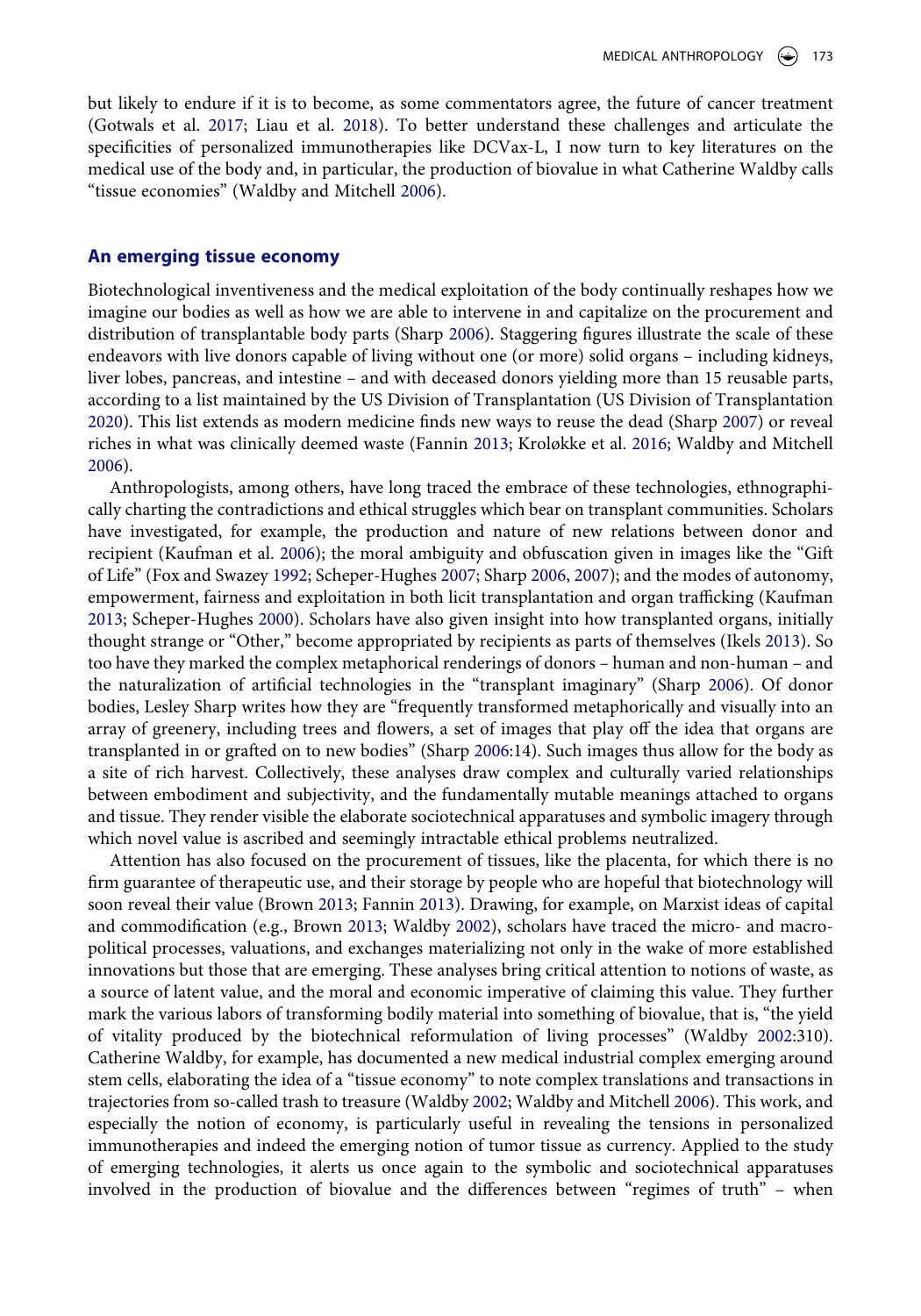possibility is supported by evidence – and "regimes of hope" – when value is emergent and unratified (Brown [2013](#page-13-8)).

A tissue economies framework thus brings to view the many actors and institutions linked through chains of translation and exchange, revealing how the "human body's productivity is sutured into social systems of productivity, community, and politics, the various proposals for altering the present arrangements, and the kinds of cultural significance that these proposals carry" (Waldby and Mitchell [2006](#page-14-1):30). The tissue economy I show in this in article is an emerging cancer tissue economy through which patients desperate for survival engage with their oncologists about harvesting their tumor tissue to gain access to a medical intervention, which is developed and administered by a conglomeration of bioscientists and venture capitalists and based on speculations about improving treatment and generating profit. It is thus an economy that constitutes a "strange harvest" (Sharp [2006:](#page-14-4)2): strange in its coupling of divergent knowledge systems, values, and labor practices (Sunder Rajan [2012\)](#page-14-10) and its assembling of new meanings in cancer tissue.

<span id="page-6-1"></span>The use of tumor tissue for therapeutic means remains very much nascent and the infrastructures supporting their use far less advanced than with other promissory tissues like placental tissue. However, there are strong resonances. Each promise health through the theoretical possibilities of therapy yet remain in the gray zone of expectation without evidence. Each are autologous procedures – where donor and recipient are the same person – avoiding the complex relations and the particular politics of scarcity and exploitation in allogeneic – or person-to-person – transplantation. And they have undergone major symbolic and practical shifts in their ascendancies "from trash to treasure" (Kroløkke et al. [2016\)](#page-13-12) – no longer considered waste or the simple container of diagnostic information but so-called "clinical gold" with therapeutic value (Waldby and Mitchell [2006\)](#page-14-1).

The symbolic transformation of tumor tissue into therapeutic ingredient, however, is arguably even greater. Indeed, there seem few analogues to the production of tumor tissue as a therapeutic agent in people with cancer. While inoculations for diseases like small pox, flu, and rabies might seem close by similarly introducing antigenic or pathogenic material to the body for an immune response, it does not involve the risky and painful processes of harvesting tissue from recipient nor, as I will show, the strange new paradoxes therein. I argue that it requires a leap of faith that is unusual even in the fastpaced, technologically driven world of biomedicine; it requires that we take seriously a new ontology of tumor tissue amid the promise that disease can become cure.<sup>[12](#page-12-11)</sup>

<span id="page-6-0"></span>This, I suggest, exceptionalizes the "regimes of hope" newly associated with tumor tissue and the kinds of investment patients are being called upon to make as they join – or submit to – the bioscientific grail-quests for cure. Their investments are not only speculative by the terms of scientific experimentation but rest upon new meanings that radically oppose taken-for-granted notions of cancerous tumors as unambiguously malign. This presupposes a certain kind of "moral experimentation" (Mattingly [2014\)](#page-13-17) on the part of patients, clinicians, and others, which exists in the absence of commensurate cultural scripts and which forges novel engagements with novel meanings. In Cheryl Mattingly's formulation, these are the kinds of experiment which confront our cultural imagination; they are experiments that unfold in the messy improvised spaces of social life where what is at stake is possessed of moral and existential significance. Mattingly's work on moral experimentation provides an important theoretical touchstone for my analysis which focuses on patients' engagements with experimental personalized medicine, a changing ontology of cancer tissue as therapeutically valuable, and the terms of a tissue economy which is in formation.

Accordingly, I argue that we must understand the emergence of personalized immunotherapies as rearticulating relationships between disease and cure, embodiment and subjectivity, the self to the self, as being capable of intervening in longstanding assessments of risk and benefit vis-à-vis routine practices like surgery, and within the complex semiotics of hope and disappointment implied in treatments that are promising and yet unknown on the terms of established evidence. And we need, I suggest, to understand the materialization of a new tissue economy, with its own technical arrangements and its own articulations of value and exchange and how these are shaped in the broader terrains of progressive disease and treatment scarcity. In the following two cases, I further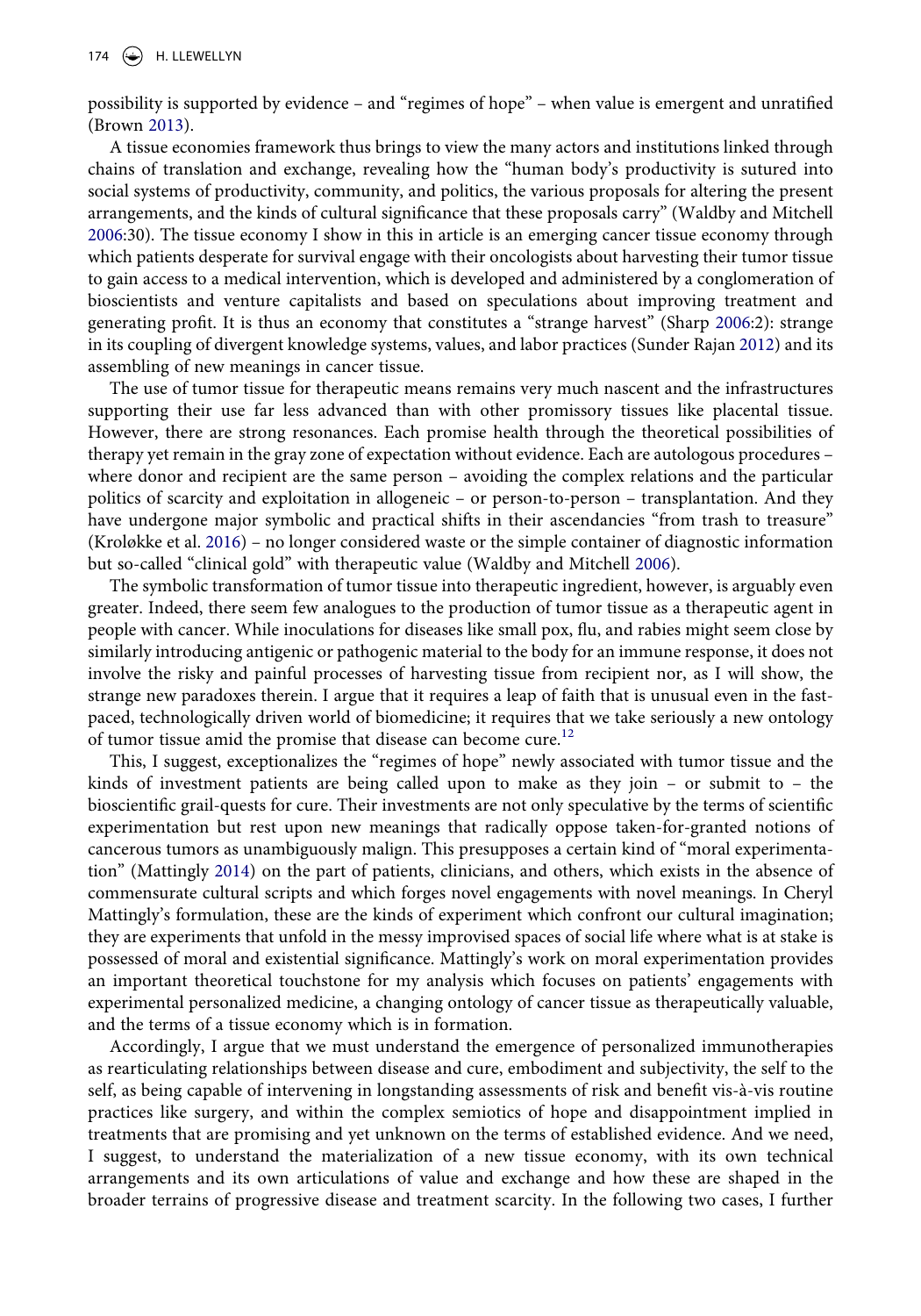detail this new and "strange harvest" (Sharp [2006](#page-14-4)) focusing on what is at stake for patients as they reckon with new hopes, doubts, and dilemmas in this emerging tissue economy. These developments and dilemmas I consider as exemplars of the changing nature of cancer care, with its progressive overlap of the experimental and the standard. I first return to Fay, on the ward and with the nurse poised to inject.

#### **Saving and spending: the case of Fay**

Fay winces when the vaccine is given, her eyes closed and squeezing her sister, Maria's, hand whose finger tips turn white. It takes a minute per injection and there are two of them given intradermally<sup>13</sup> in the upper arm. "At least we know it's going in properly," the oncologist says. The nurse bends the needle of each empty syringe and puts them in a tray. She completes some paperwork and calculates the volume of vaccine going in. Maria tries to get Fay to eat but Fay is now distracted with a patient across the room.

I hear snippets of their conversation. "How long does the trial last?" "We saw it on TV." "It's for brain cancer." "You've got to be thankful there's someone somewhere out there with the brains to make it," Fay says. Adriana, the trials practitioner who has been watching closely, tells me she's training surgeons to manage tissue for the trial: they cut it into tiny pieces, put it in special tubes and grind it for exactly four minutes. It must be done the day of the operation before the tissue is sent to a laboratory in Germany for further processing. She says that the "trial people ship out the vaccine as needed – they don't tell us how much they make."

Having listened to our conversation, Fay asks Adriana how long the trial will last. Adriana doesn't know exactly: "We just keep going as long as possible." Fay asks how much they make. "We don't know – they won't tell us. You'll get crossed over at some point, and if we knew how much vaccine there was then we'd know when you were being crossed over." Patients "cross-over" to the other arm of the trial at some unknown point – from treatment to placebo once the vaccine is finished or placebo to treatment if the tumor progresses. If the team knew how much vaccine was made they could infer which trial arm patients were on – experimental or standard care – and, as I mentioned before, this is a randomized double-blinded trial – neither Fay nor the team know if Fay is getting the vaccine.

I first met Fay just over a week after surgery and days after she was diagnosed. We met in clinic as she discussed chemoradiation (chemotherapy plus radiotherapy) with her oncologist – the clinical standard for glioblastoma since 2005 – which she later agreed to and which was a precondition for the trial. She was shell-shocked, yet trying with her five sisters to quickly assemble information about the high-stakes of intervention or inaction and whether to enter the trial. Cancer had already featured prominently in the family and Fay had devoted herself to care for her parents who died slowly of the disease; in so doing, she forewent other employment.

Fay was approached about the trial the night before surgery and when there was only a suspicion of cancer from a scan. She had consented to the trial's early stages then because the hospital needed her agreement to process and freeze the tumor for the vaccine.

While she worried about delaying intervention, her doctors also needed an answer. Because of her indecision, they were concerned that she might not be the "reliable subject" they had thought. With increasing pressure to make a decision, Fay fully consented.

Eight months after fully consenting to the trial, Fay and I sit in a consultation room with her oncologist. It is her last chemotherapy appointment but she will continue with the vaccine for now. The treatment seems to be working and Fay's mood is light after seeing the improvements on a scan. Whether vaccine, chemotherapy, radiation, or a combination is anyone's guess. Now she is being asked about another trial should the tumor progress. To check her eligibility, the hospital needs to test some of Fay's tumor tissue – it is framed by the oncologist as "an option for the future."

"I'm not sure," Fay says after reading the study information sheet, "I don't want to go through again what I'm going through now. But I don't want to feel like I'm missing out either." The vaccine trial has been hard work with painful injections, frequent appointments, and the uncertainty of not knowing if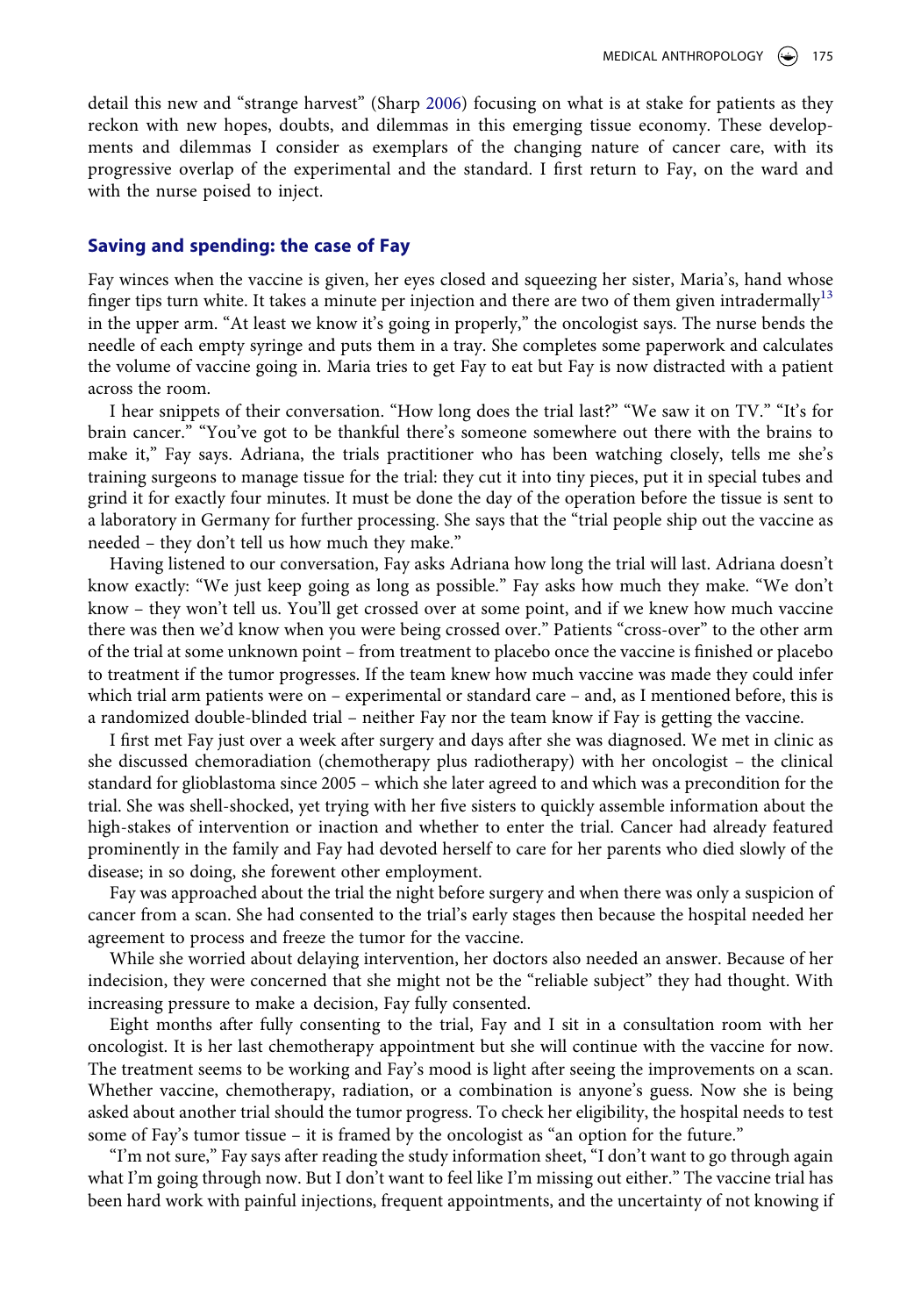176  $\left(\rightarrow\right)$  H. LLEWELLYN

she is getting treatment or placebo. "It doesn't bother me doing tests on my tissue. But if it's a case of operating again to get more tissue I definitely won't do it."

Eventually, Fay agreed to release some tissue for testing from the samples already collected. She is not told how much tissue will be used or how much is left, neither does she ask.

One month later, Fay attends another appointment. Her tumor has shrunk again. Looking at the black and white image on the computer screen, she asks, "Is there a chance it can disappear?" "There's a chance – with the vaccine there is a chance," her oncologist says. Fay keeps telling herself she is getting the vaccine and not the placebo.

"I don't know how many vaccines we have left," the oncologist says, "I don't know how many they made – they don't tell us. It's at least five." He mentions nothing about the other trial.

Several weeks later, Fay tells me she has been thinking more about how much vaccine is left. It's hard not knowing and she's been trying to find out:

I want to know what happens when the vaccine runs out, so I asked [my oncologist] again. He said they'll find out how much is left. And then he said once it's done, it's done. They don't make any more vaccine. Now I wish I hadn't said they could use whatever was left of my tissue for the other trial.. . . Maybe if it's run out they'd make more vaccine. So now I don't know what happens when it's finished, whether it's just standard care, I don't know . . . I mean *I* understood that by consenting to the trial the tissue could be used for decades—for however long it lasts. They said it would be kept for 30-years or something.

This response by the oncologist struck Fay as odd because she knew the vaccine was not one shot but an ongoing schedule of injections. She knew that the amount of vaccine produced was dependent on the amount of tissue harvested. So she couldn't understand why the hospital would not make more vaccine. She never knew how much was made nor how much tissue she had left, and she had no idea how much was required per injection. For Fay, it was a case of economics – when to save and how to spend her tissue. Yet lacking important information about the reserves she had or whether she would need more for the trial, her moral experiments with these decisions were made blind.

#### **Possibilities foreclosed: the case of Matthew**

I became fully aware of the strangeness of using tumor tissue for therapeutic means in conversations with Matthew about trials and exclusion. Unlike Fay, Matthew was ineligible for the vaccine trial, even though their diagnosis was the same. I met Matthew when he was in his fifties at an information day for newly diagnosed patients organized by a prominent UK cancer charity. Nicky, his wife, had been invited speak on *The Experience of Being a Carer*. She had spoken authoritatively about Matthew and the nature of cancer care. Both were highly educated, medically savvy, with a determination for inquiry and insistence; Matthew had continued working in the city early during his diagnosis. "Don't believe your oncology team know everything," Nicky told an audience of new patients, "they're human too ... ask questions, ask about trials and freezing tissue." I was struck by her authority and the lengths she and Matthew had gone in their quests for cure.

Several weeks after Nicky's talk, speaking about trial design and how he was continually cast as ineligible, Matthew said to me: "It seems to really discourage initiative." He and Nicky searched for trials through multiple platforms, though grew increasingly cynical: "The first thing we do is look down the exclusion list and I'll be excluded by something *always*." The design of trials contradicted their ideas of equitable care and, moreover, what a patient should be – proactive. As Matthew explained:

We have a family friend with a rare form of bone cancer. *Now he's on a trial*. I don't *know* but I suspect he's not as proactive—he's just gone along, had his standard treatment or whatever the doctor says. He hasn't been doing what we've been doing which is trawling the internet, trying this, trying that. He's just sat there and taken what doctors have doled out. But because of that he's qualified for a trial in Belgium. It seems very unfair to me—we're the ones really trying and yet by doing that we're excluding ourselves from trials.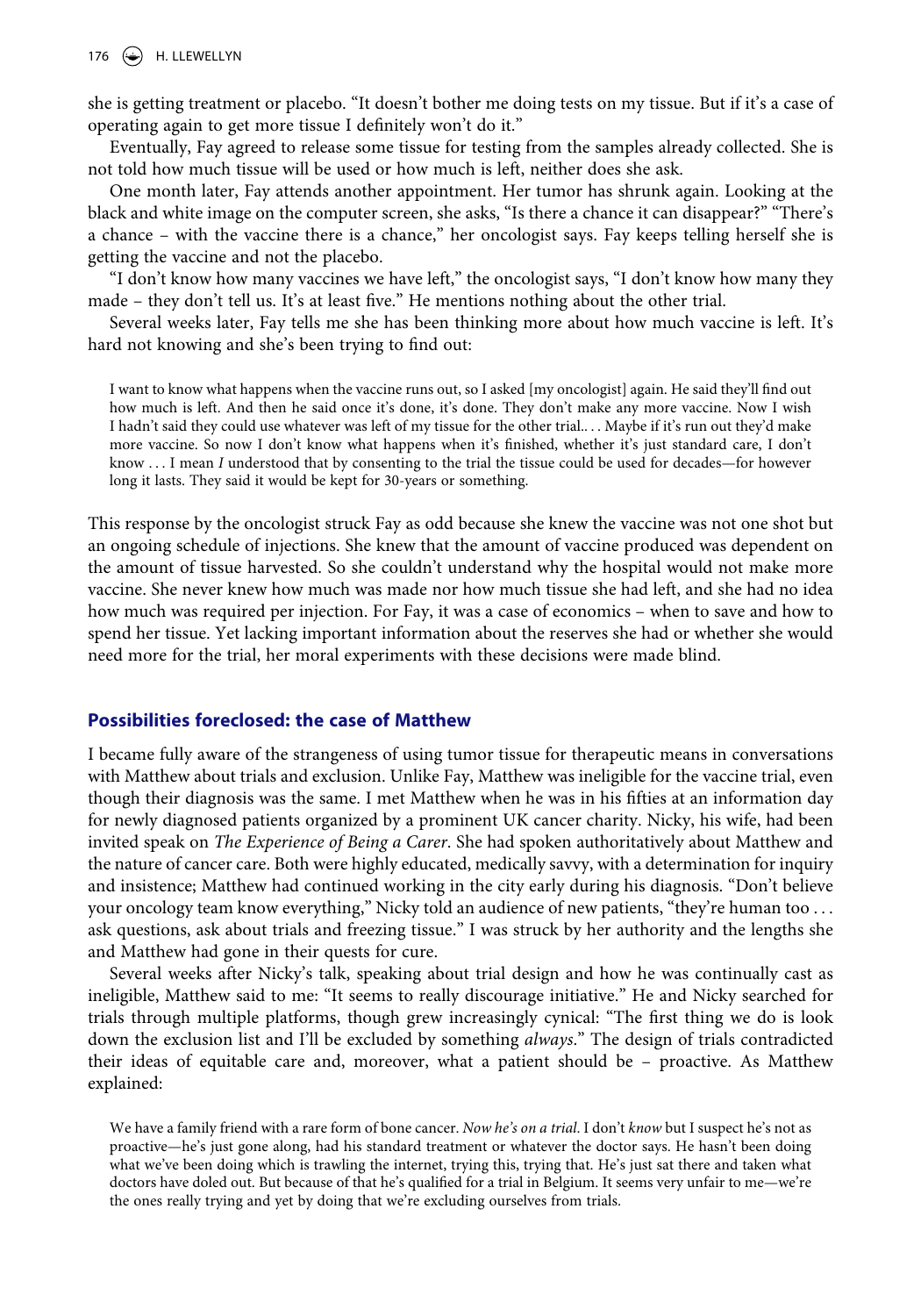Like Fay, Matthew underwent the eight-month standard therapy for glioblastoma the year before we met. It was toward the end of treatment that they started to think of other options and, like so many I met, their instinct was "to attack." This was when they first encountered immunotherapy, which they were told was "the treatment of the future." But then, there were complications, as Nicky explained:

'The future' was immunotherapy. Everywhere we turned, that's what people were saying. And funnily enough I'd even asked [Matthew's surgeon] before his surgery two years ago. I'd said to him, what's the future? What should we be looking at? He said "immunotherapy."

#### She continued:

I was infuriated. No one had alerted us to the vaccine trial. It would have been a lot better to have had the option to have Matthew's tumor frozen because then it could have been used for future trials. And no one ever said that to us either. So it was just done in the wax which means it's pretty useless. If I could go back two years, what would have been incredibly helpful at that point would be to have had someone who knew the situation and could say, "These are some of the things you need to think about – is it operable? Okay, it's operable. Well consider having it frozen – it might cost you some money – but it's a good choice for down the line. Have you looked at all the trials *before* you go into surgery?" You needed someone who could help open up your horizon.

#### Matthew agreed:

People weren't at all forthcoming with information. We didn't know. We didn't even know about freezing tissue – nobody said anything about that to us. That set how we're now used to it: we're used to options being closed to us. Especially trials because of something we've done in the past without realizing the implications – that's very frustrating.

Matthew was excluded because his tumor had been processed according to the routines of the pathology laboratory. As I described earlier, tumor tissue is processed differently for the vaccine. Tumors are typically set in wax after surgery because this makes the tissue into a workable material, which can be sliced wafer thin for diagnostic slides and stored for decades. However, the wax also changes the tissue in ways that make it permanently unusable as an ingredient in the vaccine. To be used in the vaccine, tumors must be *frozen*; tumor tissue must therefore be handled by pathologists in ways that contradict routine laboratory practices across the world. Given tissue is processed almost immediately after surgery, decisions about the trial must be made *before* surgery, when first consent for the trial is taken. And given surgery happens often within two weeks of a tumor being suspected, this decision is made in the midst of a confusing and frightening time: when patients are naïve about the possibilities of trials and how to navigate them, when they are struggling to grasp the stakes of their situation let alone understand the implications of things like tissue handling.

Had he known about the vaccine before his first operation, Matthew said he would have insisted on his tissue being frozen. Others I met shared this disappointment and lamented the fatefulness of an operation after which their tissue was not frozen.

Matthew and Nicky never let go of the possibility of the vaccine. When I saw them again a month later, days before Matthew was due for a scan, they were nervous as always. But, unlike the usual fears of new growth, new growth was precisely what they hoped for. They hoped for his tumor to grow enough for a second operation to harvest more tissue for the vaccine to be made privately; such were their hopes in the trial and such are the paradoxes of a strange harvest.

#### **Discussion: experimenting in ethical matters**

These cases reveal how, in a treatment landscape which has barely changed in decades, new hopes are materializing for people with a brain tumor through an understanding of immunity which can be "tuned up" to attack individual cancers. They show how patients, families, clinicians, and multiple other stakeholders are investing financially and emotionally in the promise that disease can become cure, and how contingent these investments are. They also demonstrate how such investments are juxtaposed with major new dilemmas, not least for patients. All this is embedded and wrought through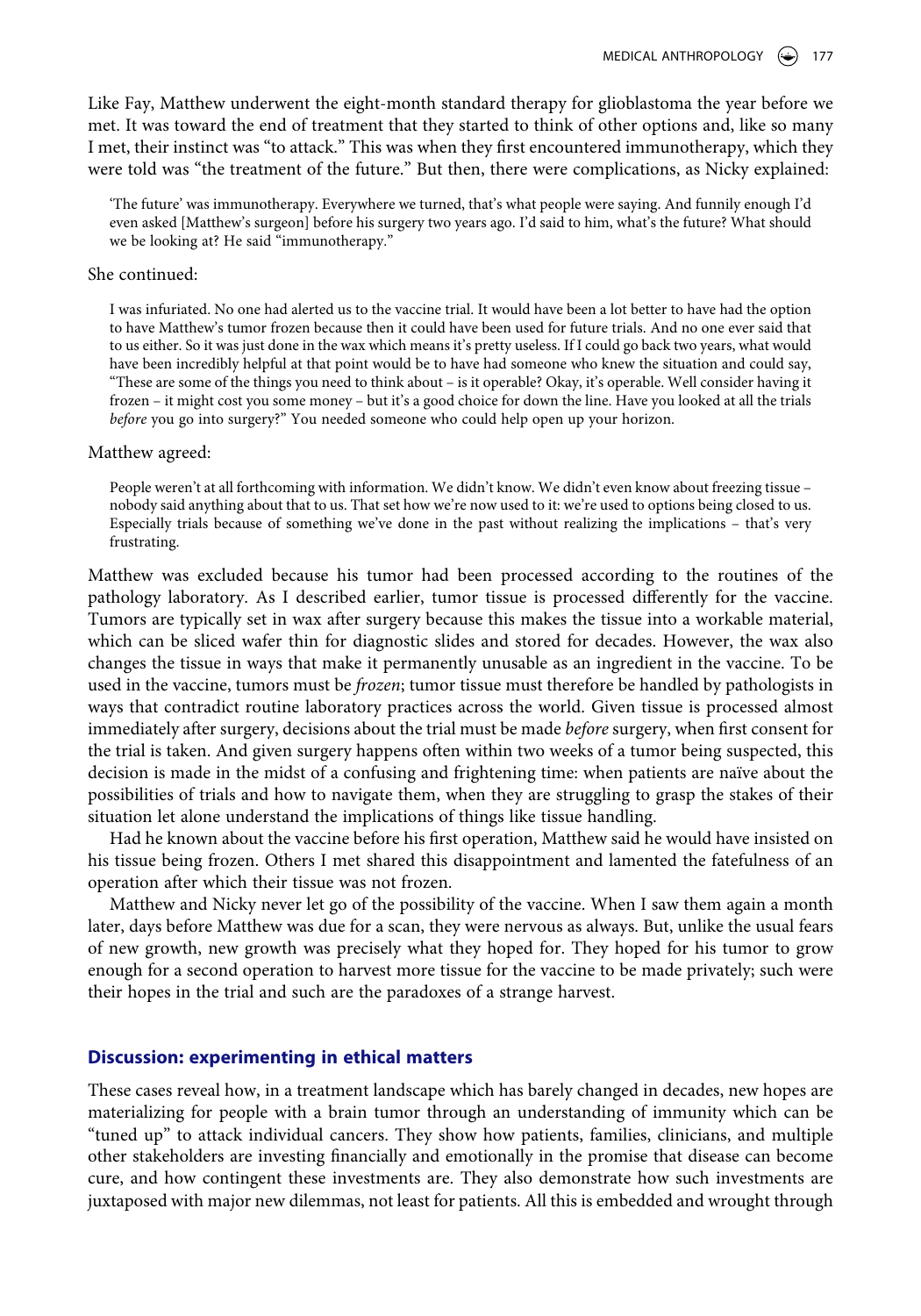<span id="page-10-1"></span><span id="page-10-0"></span>the broader institutional arrangements of experimentation which have little to offer patients and families by way of certainty or moral clarity. It is indicative of what a number of scholars note as a new style of care in much of contemporary biomedicine, one forged in the progressive overlap of experimentation and standard care (Fisher [2009](#page-13-18); Keating and Cambrosio [2012](#page-13-19); Petryna [2009](#page-14-2)). This occasions, to quote Petryna again, "new and often tense medical and social fields" (Petryna [2009](#page-14-2):30), a major feature of which is the entailment of particular kinds of patient work (Arteaga [2021\)](#page-13-20). Increased hospital appointments, increased tests, new responsibilities to report adverse sensations, and the burden of facing less than perfect dosing all constitute this work. Significantly, it also includes participation in the uncertainties intrinsic to experimental medicine, as patients reckon with unfathomable odds of success and harm, and encounter a complex ethics in double-blinded designs, where both patient and clinician are uncertain about interventions being given.

<span id="page-10-2"></span>Patients' participate, then, in moral thinking or what I have called "moral experiments" about the nature and value of treatments without mature evidence (Mattingly [2014](#page-13-17), [2017](#page-13-21)). In Cheryl Mattingly's characterization, these experiments are "socially grounded interventions into everyday experiences" (Mattingly [2017](#page-13-21):310), unfolding not within the controlled spaces of experimental science but rather the messy improvised spaces of social life. They are "challenges to cultural imagination" and they bespeak moral experiences possessed of existential significance (Mattingly [2014:](#page-13-17)157). Such experimentation is common in contexts of care given the often profound challenges people face in these circumstances. But it perhaps takes on particular weight where innovation possesses a more forcible potential to intervene in ordinary understandings of the body, disease, and sociality. For, as scholars of medicine and the body have shown (e.g., Kaufman [2013;](#page-13-15) Scheper-Hughes [2000](#page-14-8), [2007](#page-14-7); Sharp [2006\)](#page-14-4), these contexts are loaded with ontological significance and often lack well-established cultural scripts which might offer a way forward.

The moral experiments peculiar to Fay, Matthew, their families, and indeed others engaging in personalized immunotherapies, lie in the terms of a new tissue economy and, critically, in how we understand cancerous tissue. They are particular for patients either side of the line of having their tissue frozen and processed. Those, like Fay, who have tissue reserves, conduct moral experiments in how to spend and save a valuable and finite resource; while those, like Matthew, who do not, experiment with strange hopes for their tumors to grow enough to be harvested and processed with new value. The issues at stake in these moral experiments are failed hopes and the anxieties intrinsic to knowing when to save and when to spend. As I argue in this article, the use of tumor tissue in personalized immunotherapies is changing its very meaning and value. No longer simply regarded as life-threatening disease, tumor tissue is being inscribed with new positive meanings as a therapeutically valuable material associated with its new role as a key ingredient in personalized vaccines. This, I suggest, is a change of such magnitude that it constitutes a shift in the ontological status of tumor tissue: that is, tumor tissue is becoming fundamentally wrought otherwise by new sociomaterial practices.

A tissue economies approach that takes novel uses of tumor tissue in treatments like personalized immunotherapy seriously as an object of study helps challenge the passive receipt of biotechnology and anticipate potential disparities. It provides a focal point at which we see various actors – including biotech companies, venture capital, clinicians, regulators and advocates – converge, and how their competing value systems, routines, and imagined futures gather in manifesting new norms and incentives (Sunder Rajan [2012](#page-14-10)). It thus reveals the broader social and technical formations into which patients are thrown, the expectations thrust upon them, and the myriad contingencies which foreclose, demand, or steer their choices, ever-complicating their capacities for navigating care. Here, I have focused more closely on how patients engage in this economy. The economy of cancerous tissue remains in-formation. Consequently, the symbolic (for example, regarding hope), technical (regarding treatment efficacy) and economic value of cancerous tissue as a treatment ingredient, and its corresponding status as currency, is yet to stabilize by the terms of scientific evidence and clinical routine. As evidence emerges, either way, and values mutate, it requires further ethnographic documentation of the lived experiences of patients encountering these new technologies alongside accounts of the emerging micro- and macropolitics that bear on their lives. If these technologies enter the field of standard care, as many assume, how will this new tissue economy unfold and how will it be regulated?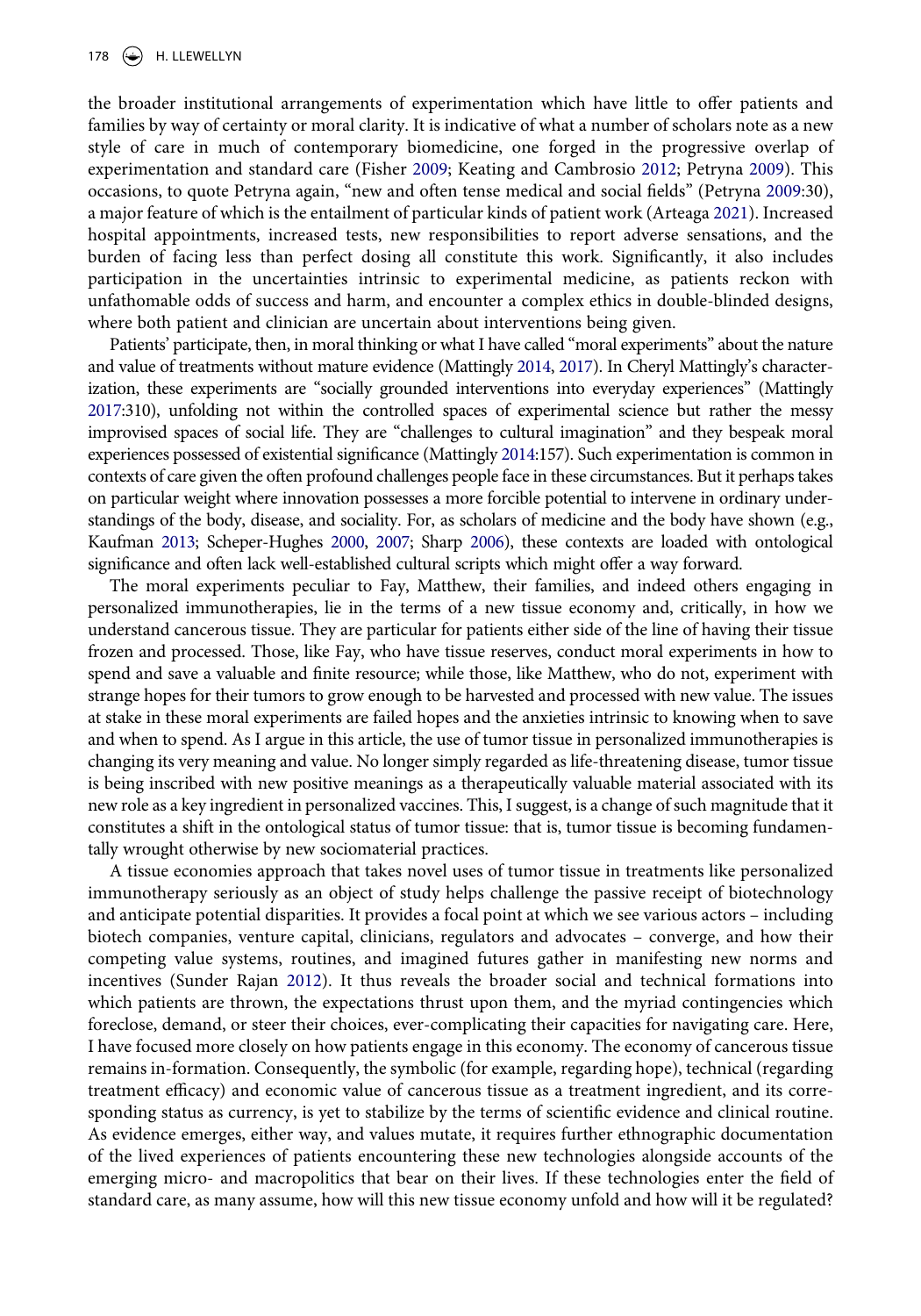How will legislation steer patient and public rights through standard care protocols and what of tissue ownership? How will commercial interests influence tissue storage and use? And perhaps most pertinently, how might the calculus of surgical operations be influenced as the relative worth of an operation – in both survival and economic terms – markedly increases?

I saw Fay again, just over a year after fieldwork and after she had been re-admitted following a seizure. We had kept in touch. I knew that her recent scans had been bad and for the first time – like her – I knew for certain that she had been given the vaccine and not the placebo. After it was noted that her tumor had progressed, she had been taken off the trial and offered a second line intravenous chemotherapy.

Now, she lay in bed, her eyes closed, and when I approached she gave a muted hello. We hugged and sat in silence before the story of the last few weeks tumbled out. The trial had not worked, the chemotherapy she had started a month ago was on hold, her eyesight had worsened, and she had just been told she "might never need to go home." Her mood was flat, her voice empty of its usual energy and spirit. She kept circling back to the trial, to the sadness, to how her "world has come crashing down." Everything now was at a hiatus.

Fay died several months later, almost two and half years after diagnosis.

Matthew died shortly after I left the field, nearly three years after diagnosis. His tumor had also grown as he had once wished. But it had grown skein-like through the tangles of his brain and was no longer operable. He was treated with a controversial drug called Avastin, which he funded through crowdfunding, and made several trips to Germany for another course of a different, non-personalized immunotherapy shortly before he died.

Nicky and I met recently about collaborating on another project. Reflecting on how she and Matthew understood and sought places on trials, she spoke of hope and told me how hope is more than just a sentimental thing; it becomes very real. Knowing early on in Matthew's disease what they came to know about trial access and eligibility, and the various databases and patient forums, Nicky said they might have "stumbled on" the personalized immunotherapy earlier. This brought home the feeling of exclusion by an earlier set of decisions they were not part of, and it was the treatment they so desperately wanted. Nicky's reflections bespeak the timeliness of care and the multiple rhythms one encounters and comes to know along the way.

<span id="page-11-0"></span>Although the immunotherapy vaccine ultimately fell short of Fay's hope to live ten more years, it remains promising among the brain tumor community (Lui et al. [2020;](#page-13-22) Mastelic-Gavillet et al. [2019](#page-13-23)). A May 2018 article published promising interim results for DCVax-L, with a six-month increase in median survival among all trial participants (regardless of trial  $arm<sup>14</sup>$ ) compared with usual survival after standard treatment observed in past studies and clinical practice (Liau et al. [2018\)](#page-13-5). The Brain Tumor Charity – a prominent UK-based advocacy group – issued a statement in their news blog on 29 May 2018 immediately after publication of these results and heralded a possible "paradigm shift in the treatment of brain tumors." Others have been more temperate. Another UK-based charity, Brain Tumor Research, countered the following day in their blog with concerns over the high cost of the vaccine, the ethics of making treatments available for private use, if they are not publicly fundable, and the risks of "giving false hope . . . when the data is hopeful but not yet clear." So far, NICE have remained silent on the question of DCVax-L. Their review has remained suspended since September 2018.<sup>15</sup> As reported on the Brain Tumor Charity's news and emerging treatments pages, if NICE approves DCVax-L, and if full regulatory approval is granted, the NHS would be obliged to make DCVax-L available to patients with newly diagnosed glioblastoma within three months. Importantly, hopes in tissue-based therapies have also informed calls from UK advocates to standardize the flash freezing of tumor tissue in post-surgery protocols and prompted the US-based National Brain Tumor Society to include an item about freezing tissue for vaccinations among a list of 10 recommended questions for patients to ask their surgeons.

These responses outline the stakes of promissory technologies and their integration in routine care. They highlight the complexity of access to costly treatments and the desperation among cancer communities for new ways to deal with an extremely aggressive disease amid an extremely impoverished treatment landscape. They articulate the fine line between hope and hype.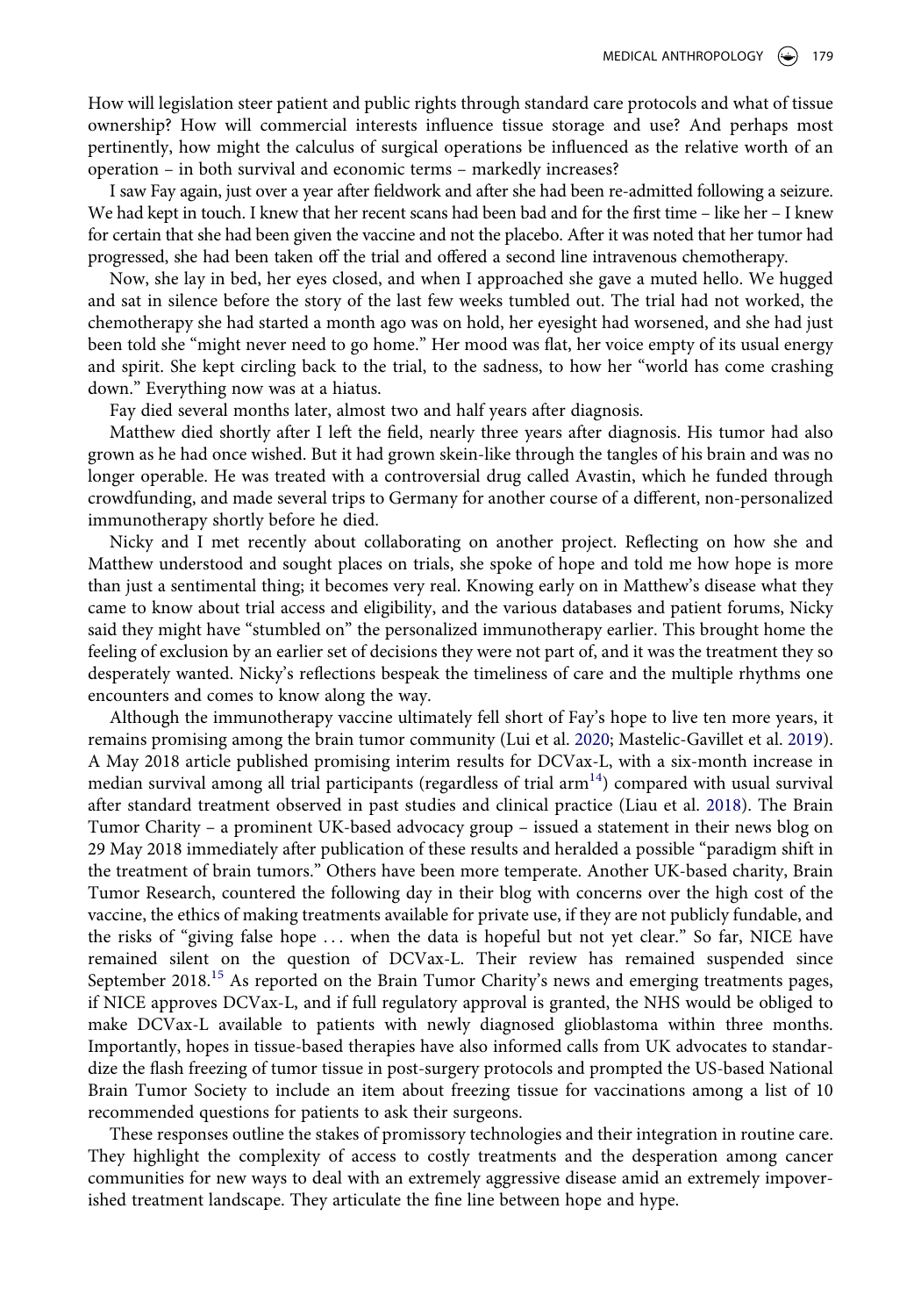### **Notes**

- <span id="page-12-0"></span>1. Many hospital staff participated in research programmes, including the study described here, as principal investigators, collaborators, recruiters. Such collaboration is common worldwide and reflects styles of care in which research and treatment are increasingly elided. To my knowledge, no individual clinician nor researcher I met had any financial relationships to the vaccine's producers, nor did the hospital, beyond service support costs routinely payable to recruiting organizations.
- <span id="page-12-1"></span>2. Study entry criteria, or inclusion/exclusion criteria, are items in trial protocols which distinguish eligible patients by the terms of study design.
- <span id="page-12-2"></span>3. A molecule capable of inducing an immune response.
- <span id="page-12-3"></span>4. Tree-shaped cells that initiate adaptive immune responses.
- <span id="page-12-4"></span>5. Personalized immunotherapies are also being trialed in colorectal, lung, and prostate cancers.
- <span id="page-12-5"></span>6. For comparison, NICE supports immunotherapies and "targeted therapies" to treat both breast and lung cancers, alongside surgery, radiotherapy, and standard chemotherapy regimens, which are also more numerous than in brain tumors (NG101, NG122). NICE encourages clinicians to advise patients that available evidence does not support immunotherapy in brain tumors (NG99). Strikingly, the US National Institute for Health lists six approved drugs for treating brain cancer, compared with 43 and 38 for breast and lung, respectively [\(https://](https://www.cancer.gov/about-cancer/treatment/drugs/cancer-type) [www.cancer.gov/about-cancer/treatment/drugs/cancer-type,](https://www.cancer.gov/about-cancer/treatment/drugs/cancer-type) Accessed 3rd March 2021).
- <span id="page-12-6"></span>7. <https://nwbio.com/dcvax-technology/>, Accessed 3rd March 2021.
- <span id="page-12-7"></span>8. <https://nwbio.com/dcvax-technology/>, Accessed 3rd March 2021.
- <span id="page-12-8"></span>9. By "brain tumor communities," I refer mainly to diverse groups of people affected by tumors, both patients and families, as well as advocates and healthcare professionals involved in care, treatment, and advocacy. The invocation of community is used similarly by such groups, both in conversation and print. For example, the International Brain Tumor Alliance [\(https://theibta.org/who-we-are/accessed](https://theibta.org/who-we-are/accessed) 3rd March 2021) and the UKbased Brain Tumor Charity ([https://www.thebraintumourcharity.org/about-us/who-we-are/our-history](https://www.thebraintumourcharity.org/about-us/who-we-are/our-history/accessed) [/accessed](https://www.thebraintumourcharity.org/about-us/who-we-are/our-history/accessed) 3<sup>rd</sup> March 2021) both state their goals of bringing a brain tumor community together.
- <span id="page-12-9"></span>10. Other criteria included being aged 18–70 years, no progressive disease after radiotherapy, adequate liver and bone marrow function, and willingness to forego chemotherapies other than first-line temozolomide.
- <span id="page-12-10"></span>11. Another eligibility criteria required sufficient vaccine (≥5 doses) to be available after manufacturing, contingent upon the amount of tissue obtained by surgery and its viability in vaccine production.
- <span id="page-12-15"></span><span id="page-12-11"></span>12. By calling attention to a changing ontology of tumor tissue, I am drawing on theorists such as Annemarie Mol who cite ontology to reside in practice, not simply in the "order of things" given in abstract reference. For Mol, ontologies "are brought into being, sustained, or allowed to wither away in common, day-to-day, sociomaterial practices" [\(2002](#page-13-24):6). This bespeaks the overwhelming embeddedness of disease in sociomaterial practices, and as such its reconfiguration in new practices. It further points to the magnitude of change in how we might understand tumor tissue through personalized immunotherapy, its broader industrial enterprise, and the hopes and dilemmas inspired therein.
- <span id="page-12-12"></span>13. Intradermally meaning into skin.
- <span id="page-12-13"></span>14. Interim results were published without unblinding trial data, meaning investigators analyzed data without knowing which arm trial participants were on. Investigators reasoned that inferences of promising results were valid because most of the sample (86.4%) were known to have received DCVax-L at some point (due to the "cross-over" design). NW Bio had resisted unblinding trial data because an insufficient number of deaths had occurred and data monitoring was incomplete. In October 2020, the database was locked and arrangements made for independent statisticians to access unblinded data.
- <span id="page-12-14"></span>15. NICE's review was suspended because NW Bio could not submit appropriate evidence for appraisal.

### **Acknowledgments**

I am indebted to Fay, Matthew, and Pam, and the many other patients and families I met who so generously allowed me into their lives, and to the many clinicians who patiently fielded my questions and showed me their work. For help in shaping this article, I am grateful first to the editors of this special issue—Ignacia Arteaga, Sahra Gibbon, and Anne Lanceley—and to Kirsten Bell who gave incisive comments as discussant on an earlier conference paper from which I developed this article and also Paul Higgs for later readings. I am also extremely grateful to the three anonymous reviewers for their generous insights and suggestions.

## **Funding**

This work was funded by a UCL IMPACT studentship. The writing of the article was part-conducted during a new project funded by Macmillan Cancer Support, to whom I am also grateful.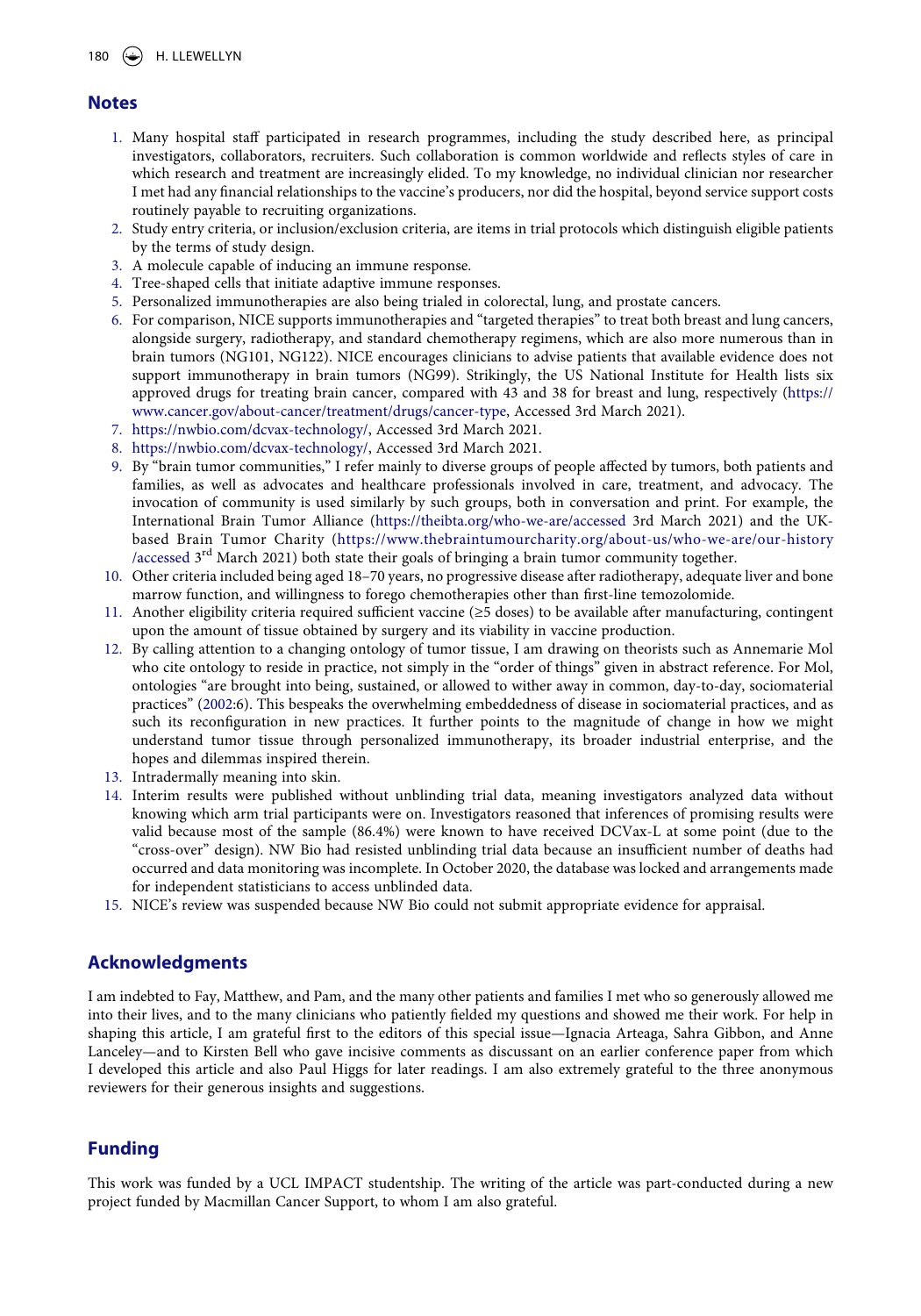#### **Notes on contributor**

*Henry Llewellyn* is a postdoctoral research fellow in the UCL Division of Psychiatry. His work examines productions of diagnosis, treatment decision-making and the social implications of new technologies in cancer. His current project explores the making of new diagnostic classification in brain tumors and its social consequences.

#### **References**

- <span id="page-13-20"></span>Arteaga, I. [2021](#page-10-0) Game-changing? When biomarker discovery and novel forms of patient work meet. Medical Anthropology 1–13. doi:[10.1080/01459740.2020.1860960](https://doi.org/10.1080/01459740.2020.1860960).
- <span id="page-13-8"></span>Brown, N. [2013](#page-3-0) Contradictions of value: Between use and exchange in cord blood bioeconomy. Sociology of Health & Illness 35(1):97–112. doi:[10.1111/j.1467-9566.2012.01474.x](https://doi.org/10.1111/j.1467-9566.2012.01474.x)
- <span id="page-13-4"></span>Cancer Research UK [2020](#page-3-1) Brain, other CNS and intracranial tumours statistics. [http://www.cancerresearchuk.org/](http://www.cancerresearchuk.org/health-professional/cancer-statistics/statistics-by-cancer-type/brain-other-cns-and-intracranial-tumours) [health-professional/cancer-statistics/statistics-by-cancer-type/brain-other-cns-and-intracranial-tumours](http://www.cancerresearchuk.org/health-professional/cancer-statistics/statistics-by-cancer-type/brain-other-cns-and-intracranial-tumours) .
- <span id="page-13-1"></span>DelVecchio Good, M-J. [2001](#page-2-0) The biotechnical embrace. Culture, Medicine and Psychiatry 25:395–410. doi:[10.1023/](https://doi.org/10.1023/A:1013097002487) [A:1013097002487](https://doi.org/10.1023/A:1013097002487)
- <span id="page-13-11"></span>Fannin, M. [2013](#page-5-0) The hoarding economy of endometrial stem cell storage. Body & Society 19(4):32–60. doi:[10.1177/](https://doi.org/10.1177/1357034X13479147) [1357034X13479147](https://doi.org/10.1177/1357034X13479147)
- <span id="page-13-9"></span>Fischer, M. J. [2009](#page-4-0) Anthropological Futures: Technological Lives, Scientific Arts, Anthropological Voices. London: Duke University Press.
- <span id="page-13-18"></span>Fisher, J. A. [2009](#page-10-1) Medical Research for Hire: The Political Economy of Pharmaceutical Clinical Trials. New Brunswick, NJ: Rutgers University Press.
- <span id="page-13-14"></span>Fox, R. C., and J. P. Swazey [1992](#page-5-1) Spare Parts: Organ Replacement in American Society. Oxford: Oxford University Press.
- <span id="page-13-10"></span>Gotwals, P., S. Cameron, D. Cipolletta, V. Cremasco, A. Crystal, B. Hewes, B. Mueller, et al. [2017](#page-5-2) Prospects for combining targeted and conventional cancer therapy with immunotherapy. Nature Reviews Cancer 17(5):286–301. doi:[10.1038/nrc.2017.17](https://doi.org/10.1038/nrc.2017.17).
- <span id="page-13-6"></span>House of Commons. [2016](#page-3-2) Funding for research into brain tumours. [https://publications.parliament.uk/pa/cm201516/](https://publications.parliament.uk/pa/cm201516/cmselect/cmpetitions/554/55402.htm) [cmselect/cmpetitions/554/55402.htm](https://publications.parliament.uk/pa/cm201516/cmselect/cmpetitions/554/55402.htm)
- <span id="page-13-16"></span>Ikels, C. [2013](#page-5-3) The anthropology of organ transplantation. Annual Review of Anthropology 42(1):89–102. doi:[10.1146/](https://doi.org/10.1146/annurev-anthro-092611-145938) [annurev-anthro-092611-145938](https://doi.org/10.1146/annurev-anthro-092611-145938)
- <span id="page-13-3"></span>International Agency for Research on Cancer [2020](#page-3-3) Estimated number of new cancer cases in 2018, worldwide, both sexes, all ages. <http://gco.iarc.fr/today/online-analysis-table>
- <span id="page-13-15"></span>Kaufman, S. R. [2013](#page-5-4) Fairness and the tyranny of potential in kidney transplantation. Current Anthropology 54 (S7):56–66. doi:[10.1086/670193](https://doi.org/10.1086/670193)
- <span id="page-13-13"></span>Kaufman, S. R., A. J. Russ, and J. K. Shim [2006](#page-5-5) Aged bodies and kinship matters: The ethical field of kidney transplant. American Ethnologist 33(1):81–99. doi:[10.1525/ae.2006.33.1.81](https://doi.org/10.1525/ae.2006.33.1.81)
- <span id="page-13-19"></span>Keating, P., and A. Cambrosio [2012](#page-10-1) Cancer on Trial: Oncology as a New Style of Practice. Chicago: University of California Press.
- <span id="page-13-12"></span>Kroløkke, C., E. Dickinson, and K. A. Foss [2016](#page-5-6) The placenta economy: From trashed to treasured bio-products. European Journal of Women's Studies 25(2):138–53. doi:[10.1177/1350506816679004](https://doi.org/10.1177/1350506816679004)
- <span id="page-13-5"></span>Liau, L. M., K. Ashkan, D. D. Tran, J. L. Campian, J. E. Trusheim, C. S. Cobbs, J. A. Heth, R. Snoeck, et al. [2018](#page-3-4) First results on survival from a large phase 3 clinical trial of an autologous dendritic cell vaccine in newly diagnosed glioblastoma. Journal of Translational Medicine 16(142):1–9. doi:[10.1186/s12967-017-1374-6.](https://doi.org/10.1186/s12967-017-1374-6)
- <span id="page-13-2"></span>Llewellyn, H., P. Higgs, E. L. Sampson, L. Jones, and L. Thorne [2017](#page-2-1) Topographies of 'care pathways' and 'healthscapes': Reconsidering the multiple journeys of people with a brain tumour. Sociology of Health and Illness 40(3):410–25. doi:[10.1111/1467-9566.12630](https://doi.org/10.1111/1467-9566.12630)
- <span id="page-13-22"></span>Lui, E. K., E. P. Sulman, P. Y. Wen, and S. C. Kurz [2020](#page-11-0) Novel therapies for glioblastoma. Current Neurology and Neuroscience Reports 20(19). doi:[10.1007/s11910-020-01042-6.](https://doi.org/10.1007/s11910-020-01042-6)
- <span id="page-13-0"></span>Martin, E. [1994](#page-2-2) Flexible Bodies: Tracking Immunity in American Culture from the Days of Polio to the Age of AIDS. Boston: Beacon Press.
- <span id="page-13-23"></span>Mastelic-Gavillet, B., K. Balint, C. Boudousquie, P. O. Gannon, and L. E. Kandalaft [2019](#page-11-0) Personalized dendritic cell vaccines-recent breakthroughs and encouraging clinical results. Frontline Immunology 10:766. doi:[10.3389/](https://doi.org/10.3389/fimmu.2019.00766)  [fimmu.2019.00766](https://doi.org/10.3389/fimmu.2019.00766).
- <span id="page-13-17"></span>Mattingly, C. [2014](#page-6-0) Moral Laboratories: Family Peril and the Struggle for a Good Life. Oakland: University of California Press.
- <span id="page-13-21"></span>Mattingly, C. [2017](#page-10-2) Moral (and other) laboratories and the semantic impertinence of metaphor: An afterward. Culture, Medicine and Psychiatry 41(2):309–16. doi:[10.1007/s11013-017-9537-8](https://doi.org/10.1007/s11013-017-9537-8)
- <span id="page-13-24"></span>Mol, A. [2002.](#page-12-15) The Body Multiple: Ontology in Medical Practice. London: Duke University Press.
- <span id="page-13-7"></span>NCRI [2016](#page-3-5) Routes to diagnosis 2015 update: Brain tumours. [www.ncin.org.uk/publications/routes\\_to\\_diagnosis](http://www.ncin.org.uk/publications/routes_to_diagnosis)